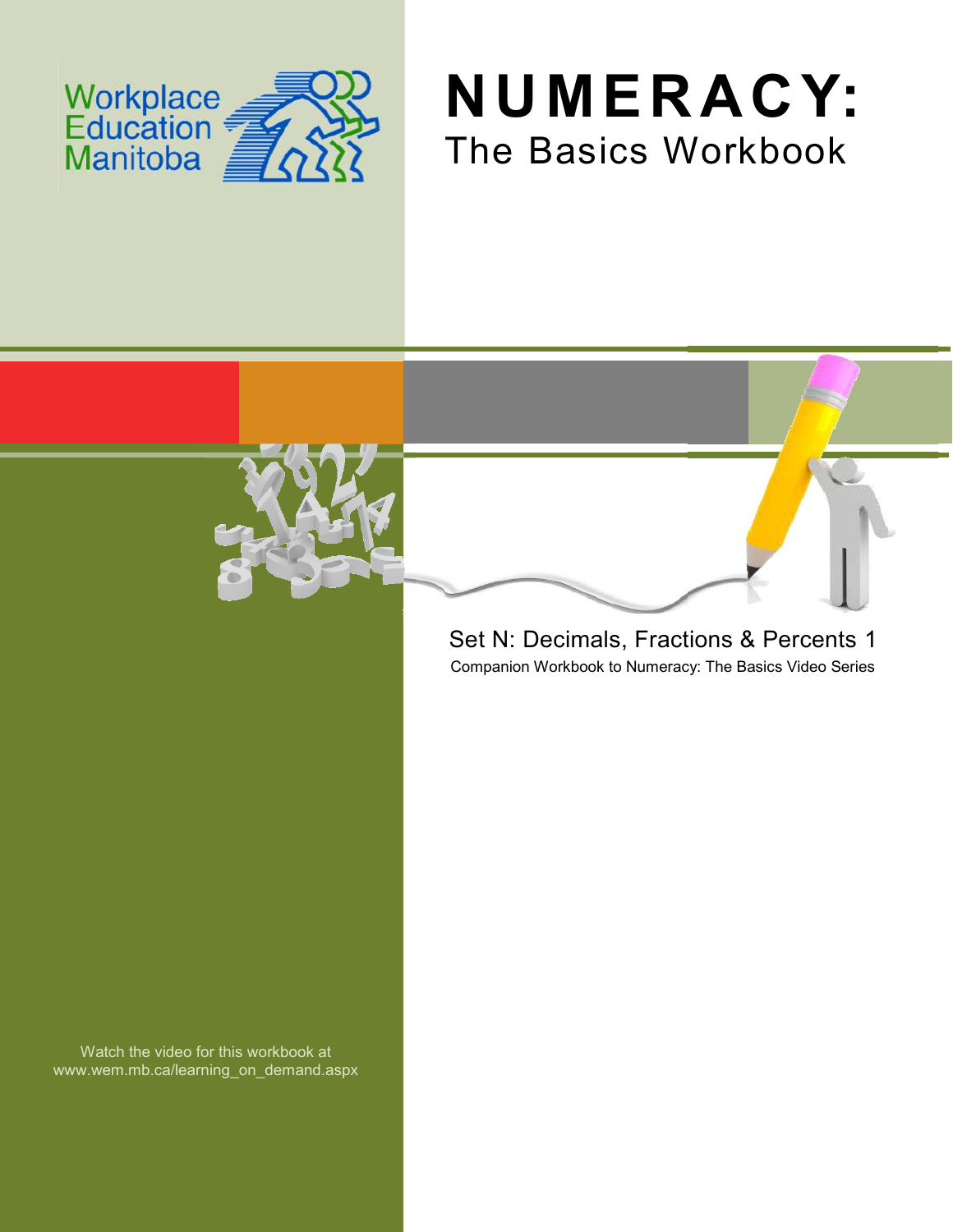SLN ACKNOWLEDGMENTS  $\overline{\mathbf{u}}$  $\mathsf{\Sigma}$  $\overline{O}$  $\Box$ ш CKNOWL

Workplace Education Manitoba would like to express appreciation to the following for supporting the development of this curriculum:

> The Government of Canada Human Resource Skills Development Canada (HRSDC)

> > and

The Manitoba Government Industry Workforce Development (IWD), Entrepreneurship, Training and Trade (ETT)

Workplace Education Manitoba would also like to thank the individuals from across Manitoba who provided consultation, content, and feedback.

> For more information, visit [www.wem.mb.ca](http://www.wem.mb.ca/) or contact the Project Coordinator Lindsay Laidlaw at [info@wem.mb.ca](mailto:info@wem.mb.ca)

Workplace Education Manitoba 1000 Waverley Street Winnipeg, MB, R3T 0P3

©Workplace Education Manitoba, 2012

All rights reserved; no part of this publication may be reproduced, stored in a retrieval system, or transmitted in any form by any means, electronic, mechanical, photocopying, recording, or otherwise without

prior written permission of the Publishers. This manual may not be lent, resold, hired out or otherwise disposed by way of trade in any form of binding or cover than that which it is published, without the prior consent of the Publishers.

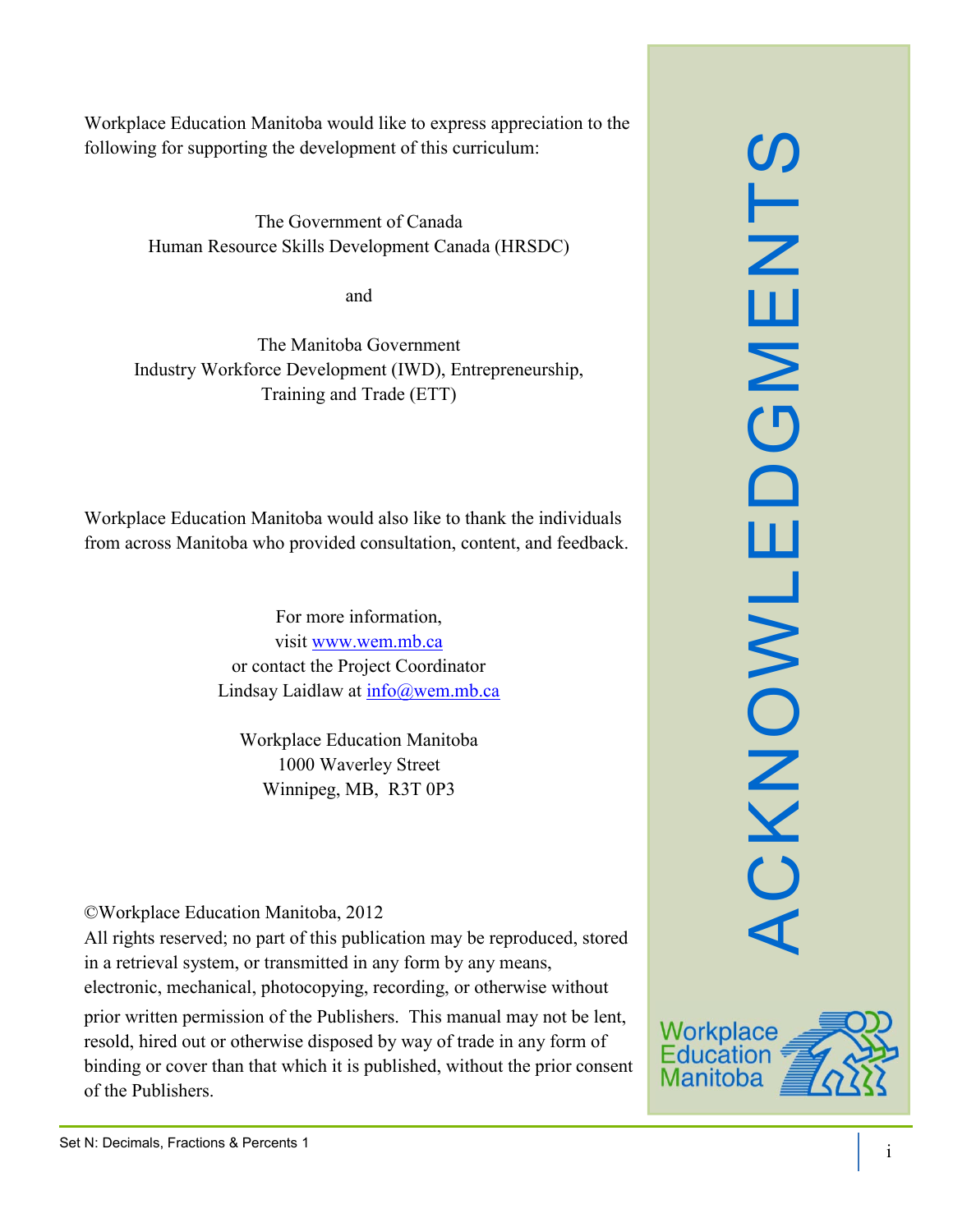

## **INTRODUCTION**

#### **What is Numeracy: The Basics Workbook?**

This workbook is intended to accompany Workplace Education Manitoba's (WEM) Numeracy: The Basics Video Series, a set of 50 videos that explain essential numeracy concepts.

The refresher videos cover 25 critical numeracy topics, each broken into concept and practice.

The video series and accompanying downloadable workbooks can be found on the WEM website at [http://www.wem.mb.ca/learning\\_on\\_demand.aspx](http://www.wem.mb.ca/learning_on_demand.aspx)

These Numeracy: The Basics workbooks provide an opportunity for additional skill-building practice.

#### **Numeracy: The Basics topics are:**

- Order of Operations 1
- Order of Operations 2  $\bullet$
- Adding & Subtracting Fractions 1
- Adding & Subtracting Fractions 2
- $\bullet$ Multiplying & Dividing Fractions
- Mixed & Improper Fractions  $\bullet$
- Operations with Mixed Fractions 1  $\bullet$
- Operations with Mixed Fractions 2
- $\bullet$ Operations with Mixed Fractions 3
- $\bullet$ Adding & Subtracting Decimals
- Multiplying Decimals  $\bullet$
- Dividing Decimals  $\bullet$
- Order of Operations & Decimals  $\bullet$
- Decimals, Fractions & Percent 1  $\bullet$
- Decimals, Fractions & Percent 2  $\bullet$
- Imperial Conversions
- Metric Conversions
- Metric and Imperial Conversions
- Geometry 1 Perimeter  $\bullet$
- Geometry 2 Area  $\bullet$
- Geometry 3- Volume
- Solving Equations 1
- $\bullet$ Solving Equations 2
- Ratio & Proportion  $\bullet$
- Averages  $\bullet$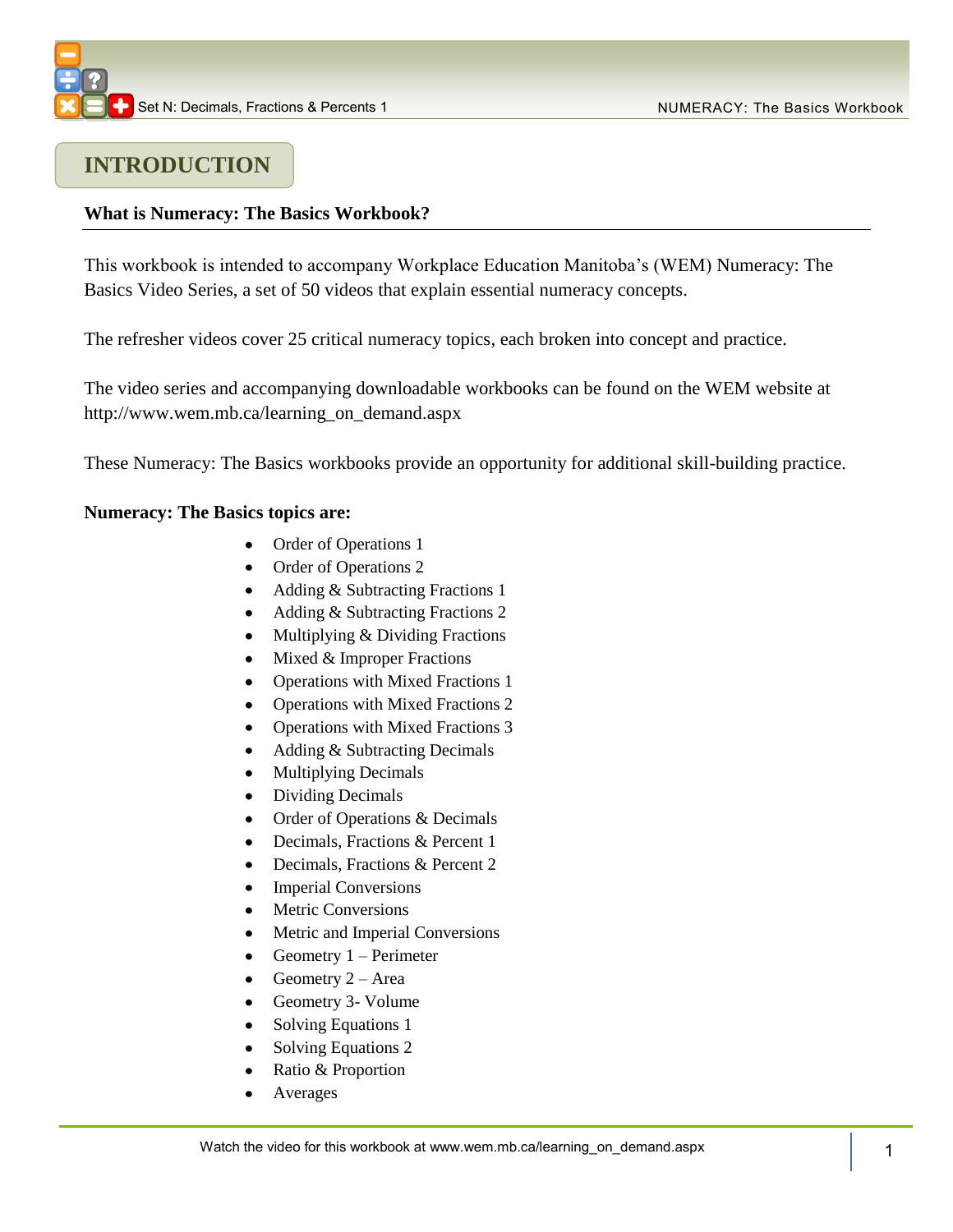### **DECIMALS, FRACTIONS & PERCENTS 1**

This workbook contains five skill-building practice sections. Solutions can be found at the end of the workbook.

#### **Practice Section A**

Fill in the blank spaces in the chart below. Use the first line as a guide.

| $\#$             | <b>Decimal</b> | Fraction /100 | Percent |
|------------------|----------------|---------------|---------|
| $\mathbf{1}$     | 0.20           | 20/100        | 20%     |
| $\overline{2}$   | 0.35           |               |         |
| $\mathfrak{Z}$   |                | 45/100        |         |
| $\overline{4}$   |                | 91/100        |         |
| 5                |                |               | 42%     |
| 6                |                |               | 97%     |
| $\boldsymbol{7}$ | 0.66           |               |         |
| $8\,$            |                | 43/100        |         |
| 9                |                |               | 21%     |
| 10               | 0.19           |               |         |
| 11               |                | 67/100        |         |
| 12               |                |               | 53%     |
| 13               |                |               | 25.5%   |
| 14               |                | 48.5/100      |         |
| 15               | 0.375          |               |         |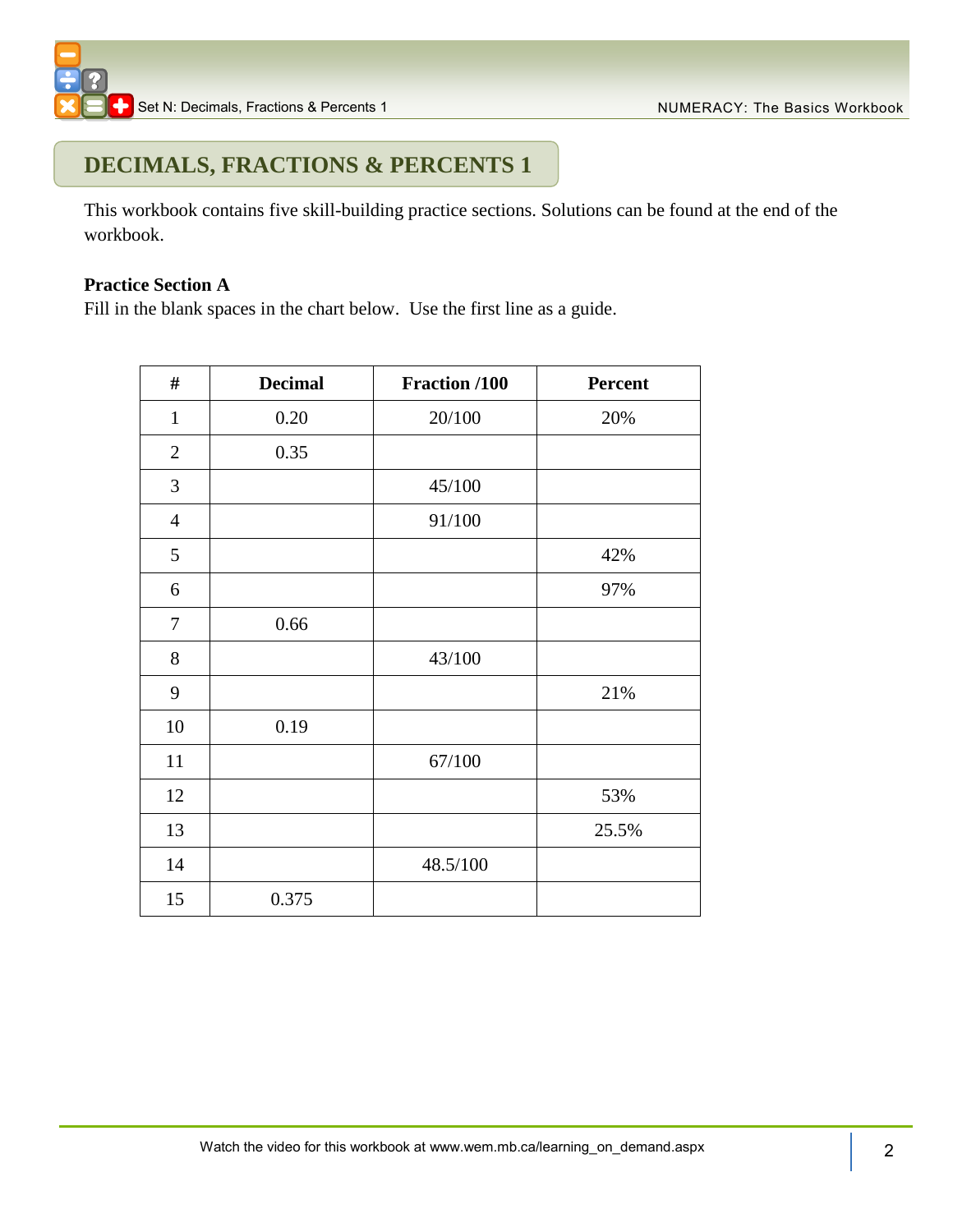

#### **Practice Section B**

Fill in the chart below. Use the first line as a guide. Tax is added to the retail price to get the final price. The discount is subtracted from the retail price to get the final price.

| #              | <b>Retail Price</b> | <b>Tax/Discount</b><br>$\frac{0}{0}$ | <b>Tax/Discount</b><br>\$ | <b>Final Price</b> |
|----------------|---------------------|--------------------------------------|---------------------------|--------------------|
| $\mathbf{1}$   | \$20                | 12% tax                              | $+2.40$                   | \$22.40            |
| $\overline{2}$ | \$50                | 25% discount                         |                           |                    |
| 3              | \$80                | $20\%$ tax                           |                           |                    |
| $\overline{4}$ |                     | 50% discount                         | $-$10$                    |                    |
| 5              |                     | 20% discount                         | $-$ \$5                   |                    |
| 6              |                     |                                      | $+$ \$7                   | \$35.00            |
| 7              |                     |                                      | $-$ \$3                   | \$27.00            |
| 8              | \$100               |                                      |                           | \$60.00            |
| 9              | \$150               |                                      |                           | \$125.00           |
| 10             |                     | 10% tax                              |                           | \$132.00           |
| 11             |                     | 30% discount                         |                           | \$90.00            |
| 12             | \$75                |                                      | $-$ \$23                  |                    |
| 13             | \$110               |                                      | $+ $16.50$                |                    |
| 14             | \$37.50             | 8.5% tax                             |                           |                    |
| 15             |                     | 20%                                  | $-$ \$45                  |                    |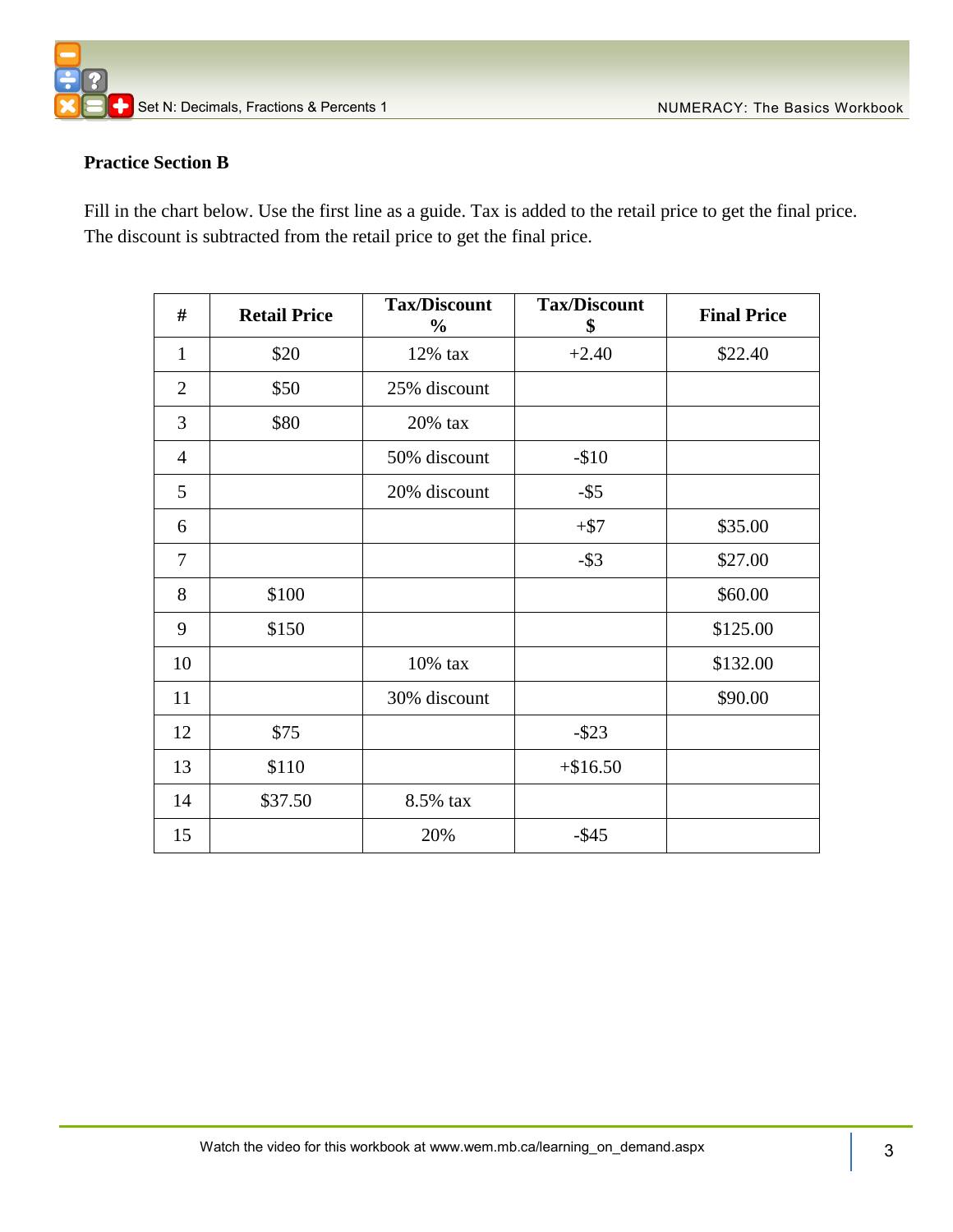#### **Practice Section C**

Solve the following.

1. A sweater has a retail price of \$37.99. The sweater is discounted by 20% before a 12% tax is added to get the final price. Calculate the final price of the item.

2. Each sweater, from question 1, purchased after the first one is discounted at an additional 10% off. Determine the change a person would get if they purchased 3 sweaters and paid with a \$100 bill.

3. A pair of sandals has a retail price of \$20 and is taxed at 12%. What discount would need to be applied to a \$35 pair of sandals so that its final price (after the discount) is the same as the \$20 sandals (with 12% tax added)?

4. 15 more than 16% of a number is 65. What is the number?

5. If  $\frac{3}{5}$ 8 of a number is 14 less than 60% of the same number, what is the number?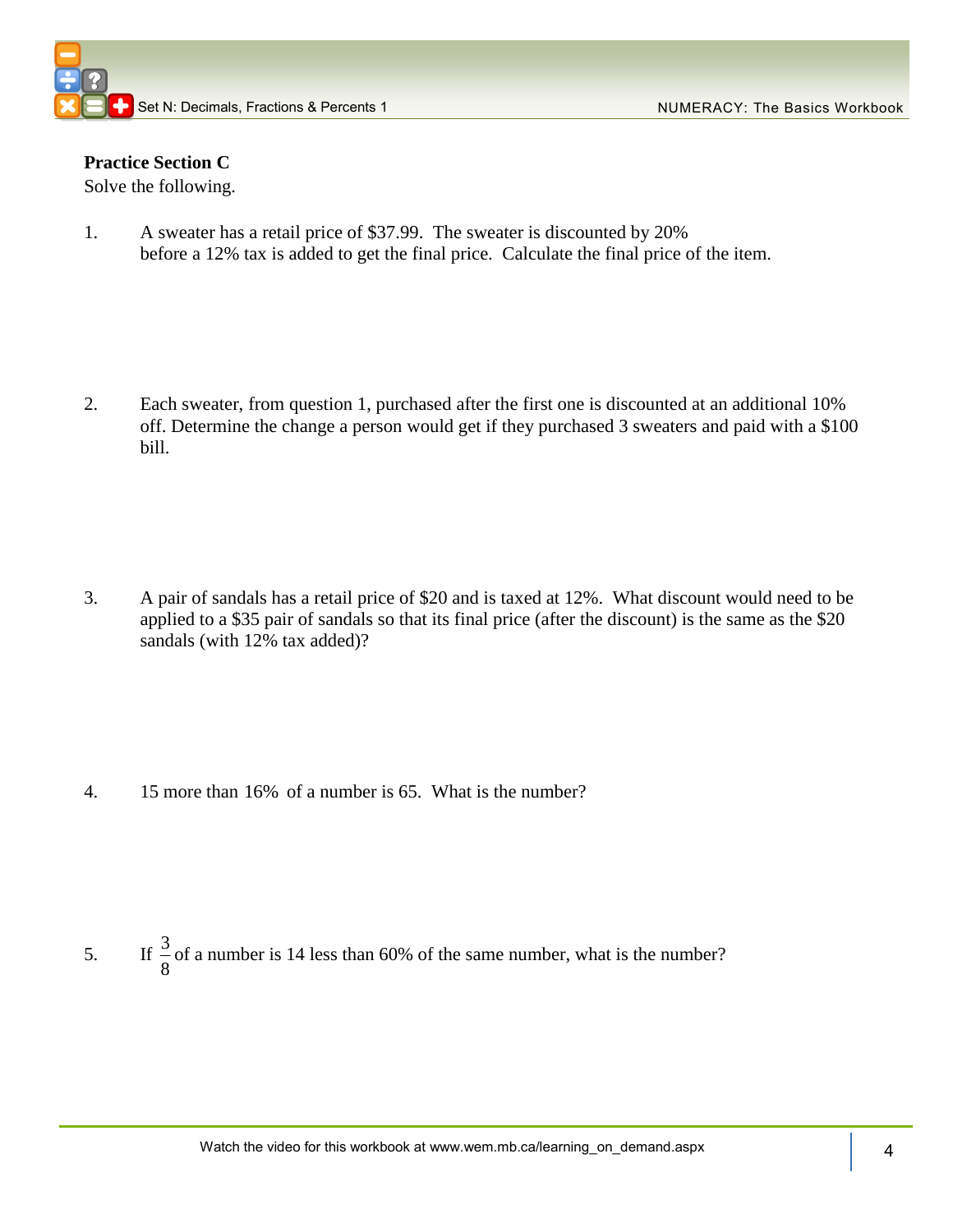#### **Practice Section D**

In this section, solutions for the practice questions contain commonly-made errors. For each question, circle the error(s) and give a correct solution.

1. A student is calculating the original price of a pair of shoes that have been discounted 35% before a 12.5% tax was added. The final price of the shoes was \$62.80. The student does the following calculations.

> Price  $-35\% \times \text{Price} \div 0.125 = $62.80$  $65\% \times \text{Price} \div 0.125 = $62.80$  $65\% \times \text{Price} = $7.85$  $Price = $12.08$

 $=$ 

#### **Practice Section E**

Challenge Question. If you can do this one, then you get an  $A^+$ .  $\odot$ 

An escalating discount is applied to clothing at a clearance warehouse. The items that are \$70 and over are discounted by 20% per day and items under \$70 are discounted by 10% per day. Every \$7.50 decrease in price one day results in an additional 5% discount the next day. If the price of an item in the warehouse is \$110 today, what will the price be at the end of the  $4<sup>th</sup>$  day?

=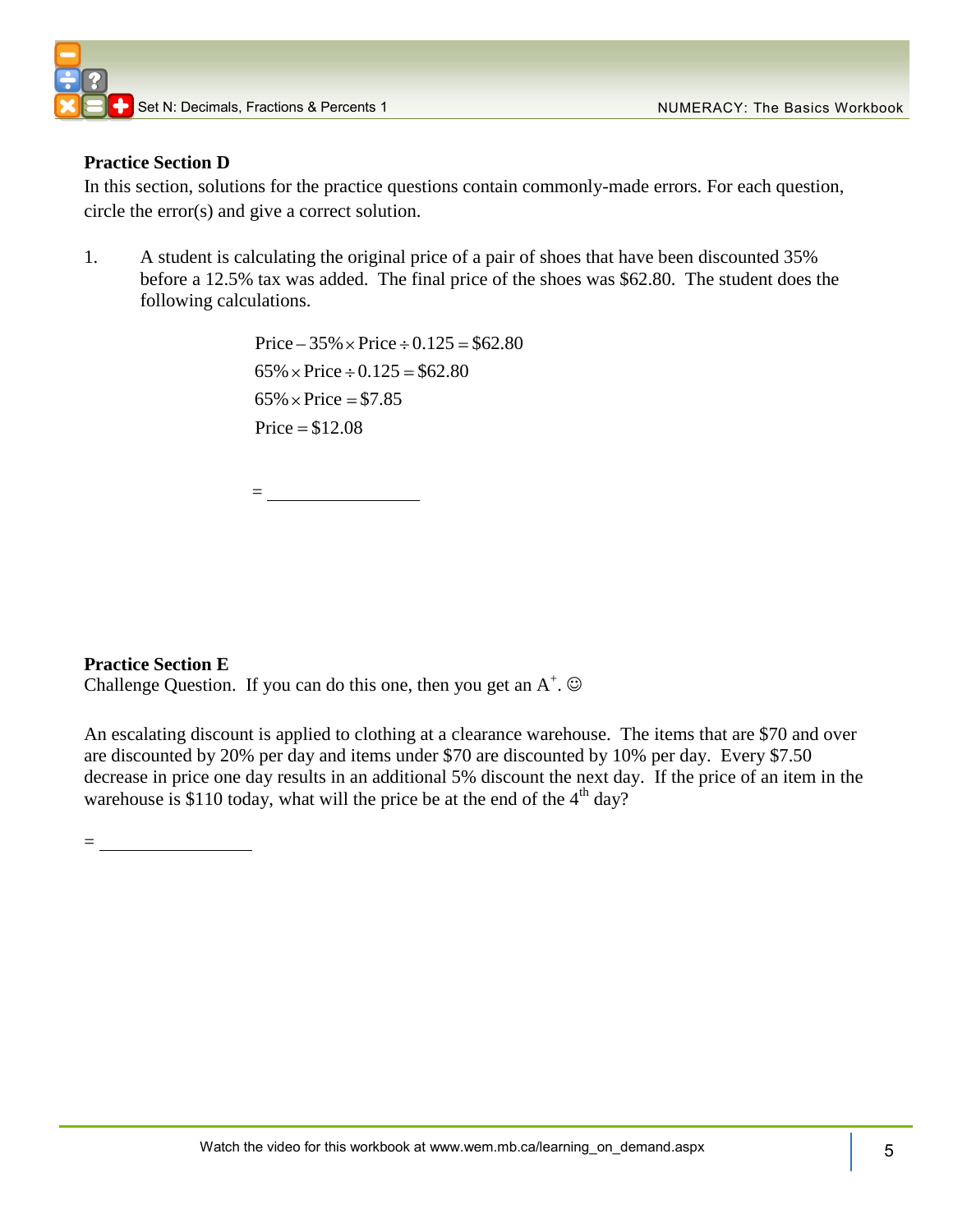NUMERACY: The Basics Workbook

# SOLUTIONS

# Set N

Decimals, Fractions & Percents 1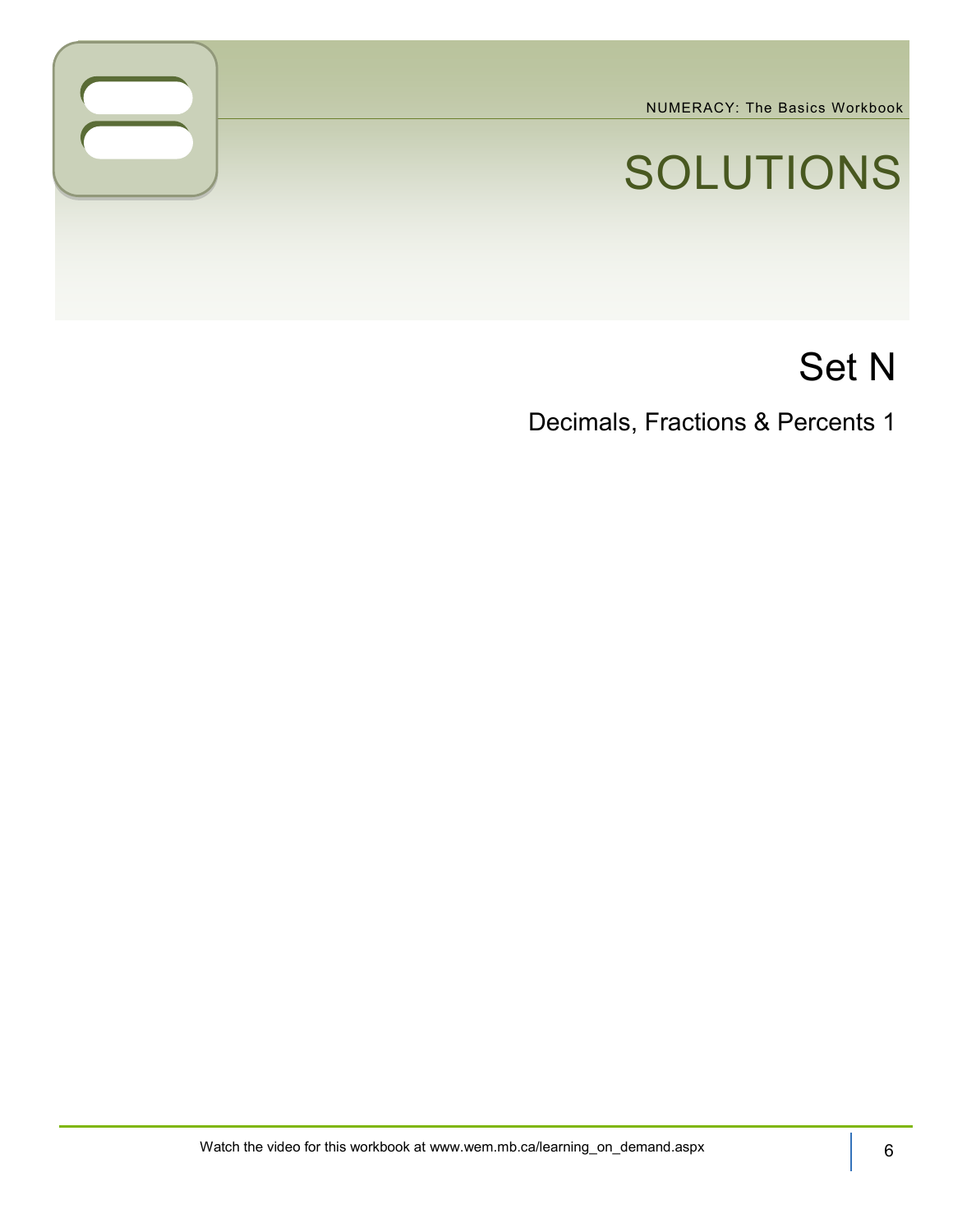

# **DECIMALS, FRACTIONS & PERCENTS 1**

#### **Practice Section A**

| #              | <b>Decimal</b> | Fraction /100 | <b>Percent</b> |
|----------------|----------------|---------------|----------------|
| 1              | 0.20           | 20/100        | 20%            |
| $\overline{2}$ | 0.35           | 35/100        | 35%            |
| 3              | 0.45           | 45/100        | 45%            |
| 4              | 0.91           | 91/100        | 91%            |
| 5              | 0.42           | 42/100        | 42%            |
| 6              | 0.97           | 97/100        | 97%            |
| 7              | 0.66           | 66/100        | 66%            |
| 8              | 0.43           | 43/100        | 43%            |
| 9              | 0.21           | 21/100        | 21%            |
| 10             | 0.19           | 19/100        | 19%            |
| 11             | 0.67           | 67/100        | 67%            |
| 12             | 0.53           | 53/100        | 53%            |
| 13             | 0.255          | 25.5/100      | 25.5%          |
| 14             | 0.485          | 48.5/100      | 48.5%          |
| 15             | 0.375          | 37.5/100      | 37.5%          |

#### **Practice Section B**

| #              | Retail   | Tax/Discount   | Tax/Discount | <b>Final Price</b> |
|----------------|----------|----------------|--------------|--------------------|
|                | Price    | $\%$           | S            |                    |
| 1              | \$20     | $12\%$ tax     | $+2.40$      | \$22.40            |
| $\overline{2}$ | \$50     | 25% discount   | $-$12.50$    | \$37.50            |
| 3              | \$80     | $20\%$ tax     | $+$ \$16     | \$96.00            |
| $\overline{4}$ | \$20     | 50% discount   | $-$10$       | \$10.00            |
| 5              | \$25     | 20% discount   | $-$ \$5      | \$20.00            |
| 6              | \$28     | $25%$ tax      | $+$ \$7      | \$35.00            |
| 7              | \$30     | 10% discount   | $-$ \$3      | \$27.00            |
| 8              | \$100    | 40% discount   | $-$ \$40     | \$60.00            |
| 9              | \$150    | 16.7% discount | $-$ \$25     | \$125.00           |
| 10             | \$120    | $10\%$ tax     | $+\$12$      | \$132.00           |
| 11             | \$128.57 | 30% discount   | $-$ \$38.57  | \$90.00            |
| 12             | \$75     | 30.7% discount | $-$ \$23     | \$52.00            |
| 13             | \$110    | $15%$ tax      | $+\$16.50$   | \$126.50           |
| 14             | \$37.50  | 8.5% tax       | \$3.19       | \$40.69            |
| 15             | \$225    | 20%            | $-$ \$45     | \$180.00           |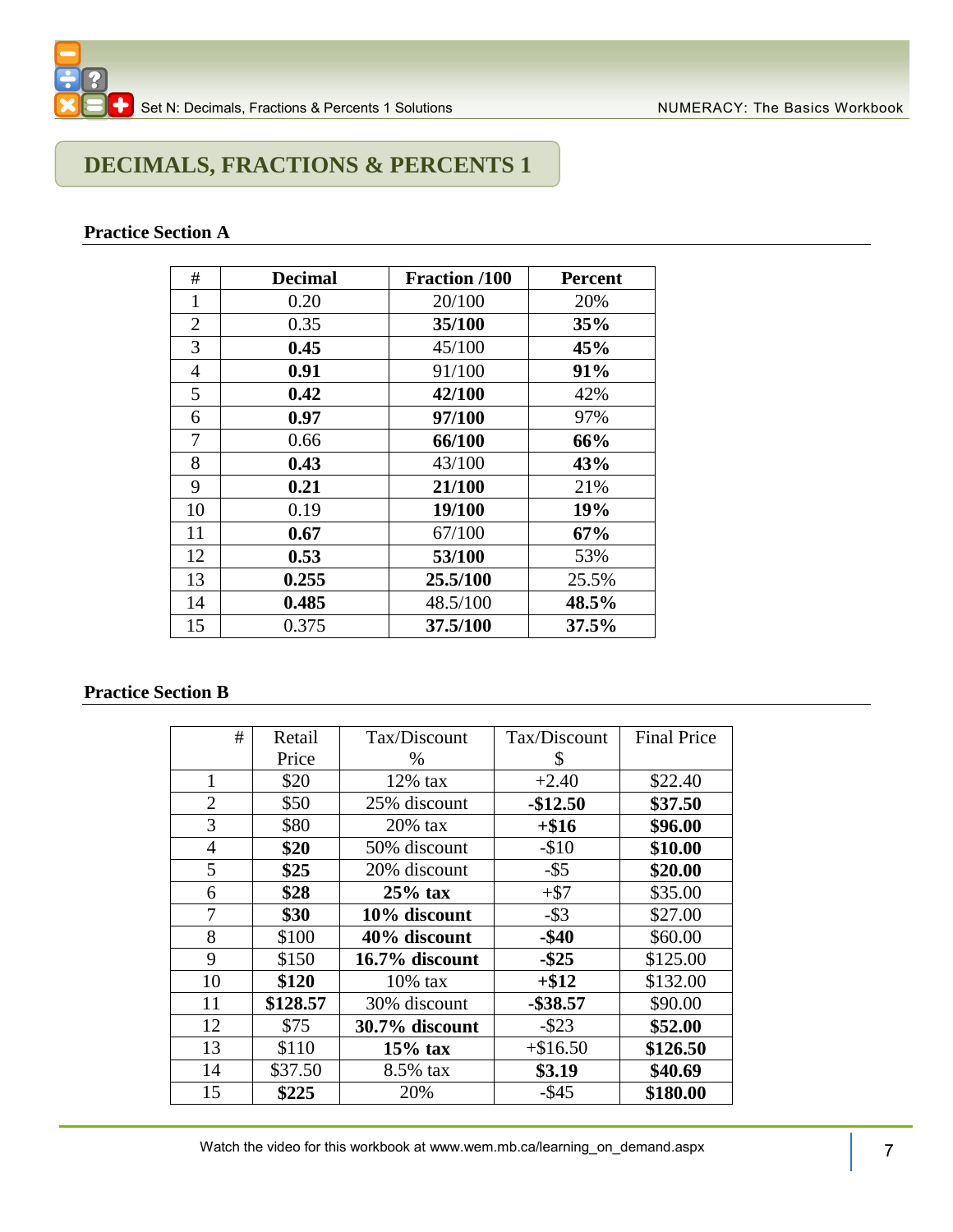#### **Practice Section C**

**1.** Solution:

The discount is  $$37.99 \times 0.20 = $7.60$ , so the price that will be taxed is  $$37.99 - 7.60 = $30.39$ . After adding the tax  $(\$3.65)$ , the total will be  $\$30.39 \times 1.12 = \$34.04$ .

**2.** Solution:

The first sweater is \$34.04 , the second sweater is discounted by 30%. Doing the same calculations as in question 1, the second sweater will cost:  $$37.99 \times 0.30 = $11.40 \rightarrow $37.99 - 11.40 = $26.59 \rightarrow $26.59 \times 1.12 = $29.78$ . The third sweater will cost the same as the second sweater: \$29.78. The third sweater will cost the same as the second sweater:  $$29$ <br>The change will be:  $$100 - $34.04 + $29.78 + $29.78 = $6.40$ .

**3.** Solution:

The \$20 sandals will be  $$20 \times 1.12 = $22.40$  after tax. The \$35 sandals will have to be discounted \$15 to make them the same price (\$20) as the other sandals before tax. Since  $\frac{15}{25} = 0.4285714$ 35 , there should be about a 43% discount applied. Checking the math on that discount gives:  $$35 \times 0.43 = $15.05 \rightarrow $35.00 - 15.05 = $19.95 \rightarrow $19.95 \times 1.12 = $22.34$ The values are off by a small amount because of the rounding of  $\frac{15}{25} = 0.4285714$ .

35

**4.** Solution:

To solve this question a mathematical sentence should be constructed.

" $15$  more"  $\rightarrow$  15 +

"16% of a number"  $\rightarrow \frac{16}{100}$ 100 number "is  $65" \rightarrow 65$ "

All together the solution is:

All together the solutio<br>15 +  $\frac{16}{100}$  × number = 65  $15 + \frac{16}{100}$  × number = 65<br>15 + 0.16 × number = 65  $\rightarrow$  subtract 15 from each side of the equation  $15 + 0.16 \times$  number = 65  $\rightarrow$  subtract 15 from each side of the equation<br>0.16 \times number = 50  $\rightarrow$  divide both sides of the equation by 0.16 number  $=\frac{50}{1}$ 0.16 number =  $\frac{50}{0.16}$ <br>number = 312.5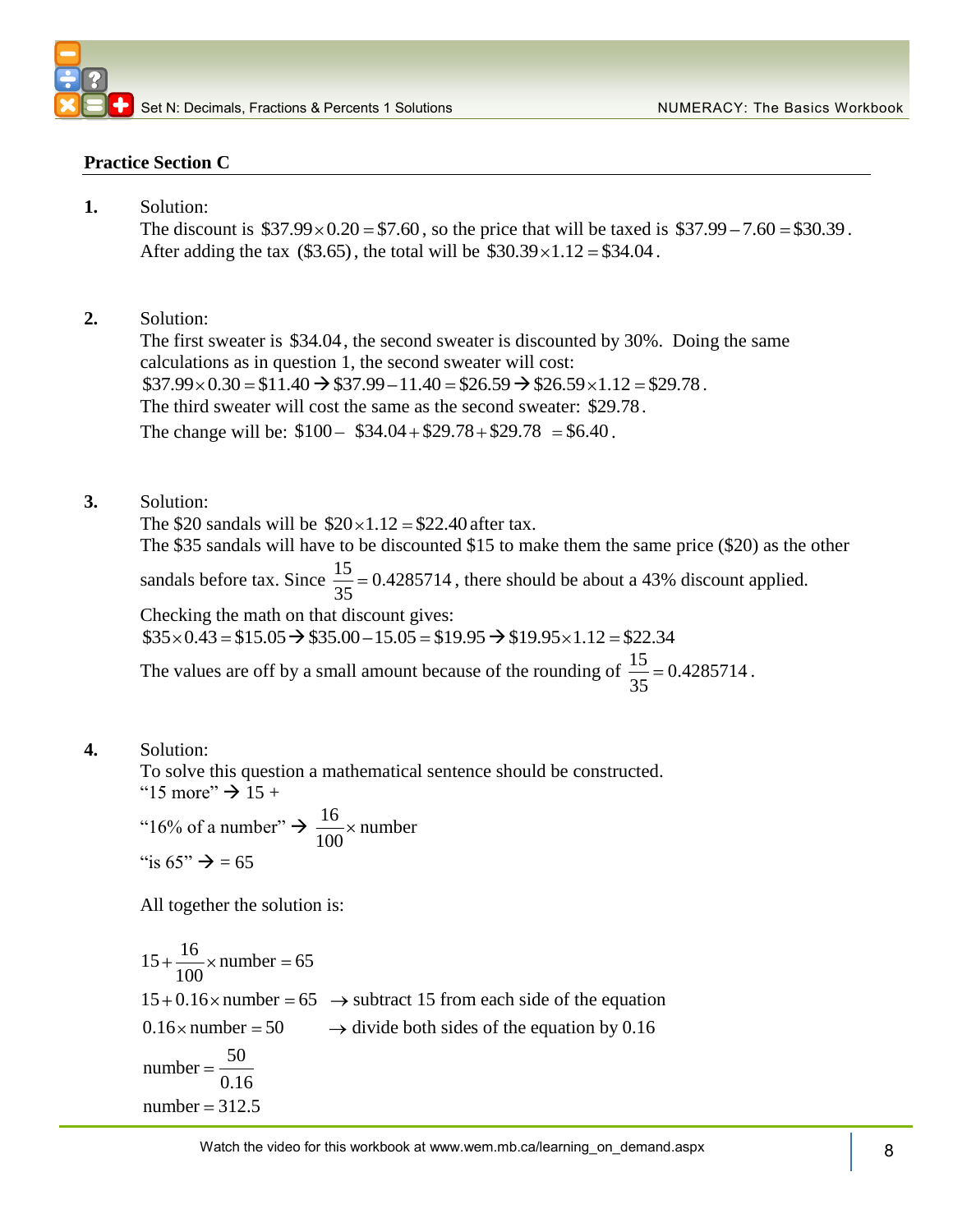

Set N: Decimals, Fractions & Percents 1 Solutions Numer Action 2012 NUMERACY: The Basics Workbook

**5.** Solution:

Using a similar method as in question 4 yields:

5. Solution:<br>Using a similar method a<br> $\frac{3}{8} \times$  number =  $\frac{60}{100} \times$  number - 14 Using a si:<br> $\frac{3}{8} \times$  number =  $\frac{60}{100}$ <br>0.375× number =  $\frac{3}{8}$  x number =  $\frac{60}{100}$  x number -14<br>0.375 x number = 0.6 x number -14  $\rightarrow$  move the 14 to the other side by adding 14 to each side<br>14 = 0.6 x number -0.375 x number  $\rightarrow$  move the 0.375 x number to other side by  $14 = 0.6 \times$  number  $-0.375 \times$  number  $\rightarrow$  move the 0.375  $\times$  number to other side by subtracting from each side<br> $14 = 0.225 \times$  number  $\rightarrow$  subtract like terms (0.6-0.375)  $\frac{3}{8}$  x number =  $\frac{60}{100}$  x number -14<br>0.375 x number = 0.6 x number -14  $\rightarrow$  move the 14 to the other side 14 = 0.6 x number -0.375 x number  $\rightarrow$  move the 0.375 x number to or 14 = 0.225 x number  $\rightarrow$  subtract li  $\rightarrow$  divide both sides of the equation by 0.225 0.225  $14 = 0.225 \times \text{nu}$ <br> $\frac{14}{0.225} = \text{number}$ <br> $62.\overline{2} = \text{number}$ 

#### **Practice Section D**

**1.** Solution:

The first error is in line 1. The total, including tax is calculated by multiplying by 1.125 instead of dividing by 0.125. The second error is that the price should be multiplied by 1.25, not by 0.125.

The correct solution is:

 $Price - 35\% \times Price \times 1.125 = $62.80$ Price – 35% × Price × 1.125 = \$62.80<br>(100% – 35%)Price × Price × 1.125 = \$62.80  $(100\% - 35\%)$ Price × Price ×<br>65% × Price × 1.125 = \$62.80  $0.65 \times \text{Price} = \frac{$62.80}{1.125}$ <br> $0.65 \times \text{Price} = $55.82$ Price  $=\frac{$55.82}{0.55}$ Price  $=$  \$85.88